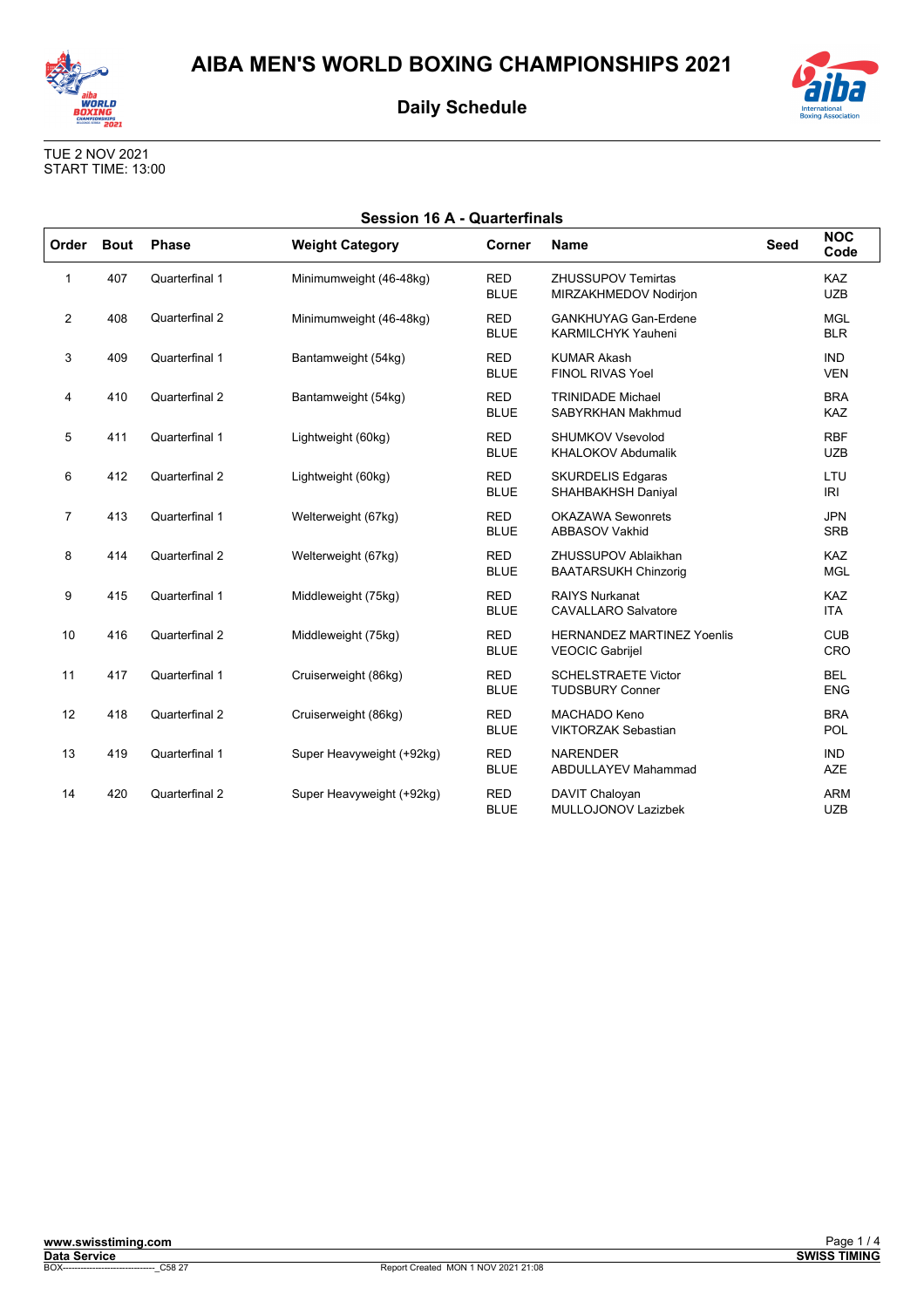



TUE 2 NOV 2021 START TIME: 13:00

| <b>Session 16 B - Quarterfinals</b> |             |                |                           |                           |                                                     |             |                          |  |
|-------------------------------------|-------------|----------------|---------------------------|---------------------------|-----------------------------------------------------|-------------|--------------------------|--|
| Order                               | <b>Bout</b> | <b>Phase</b>   | <b>Weight Category</b>    | Corner                    | <b>Name</b>                                         | <b>Seed</b> | <b>NOC</b><br>Code       |  |
| 1                                   | 421         | Quarterfinal 3 | Minimumweight (46-48kg)   | <b>RED</b><br><b>BLUE</b> | <b>TURKBAI Mirlan</b><br><b>ALAKHVERDOVI Sakhil</b> |             | <b>KGZ</b><br><b>GEO</b> |  |
| $\overline{2}$                      | 422         | Quarterfinal 4 | Minimumweight (46-48kg)   | <b>RED</b><br><b>BLUE</b> | <b>YURACHAI Wuttichai</b><br><b>ARATAKE Kazuma</b>  |             | <b>TBF</b><br><b>JPN</b> |  |
| 3                                   | 423         | Quarterfinal 3 | Bantamweight (54kg)       | <b>RED</b><br><b>BLUE</b> | <b>TSUBOI Tomoya</b><br><b>BREEDY Jabali</b>        |             | <b>JPN</b><br><b>BAR</b> |  |
| 4                                   | 424         | Quarterfinal 4 | Bantamweight (54kg)       | <b>RED</b><br><b>BLUE</b> | SEIDEKMATOV Sanzhai<br><b>BENNAMA Billal</b>        |             | <b>KGZ</b><br><b>FRA</b> |  |
| 5                                   | 425         | Quarterfinal 3 | Lightweight (60kg)        | <b>RED</b><br><b>BLUE</b> | <b>OUMIHA Sofiane</b><br><b>TOLTAYEV Samatali</b>   |             | <b>FRA</b><br>KAZ        |  |
| 6                                   | 426         | Quarterfinal 4 | Lightweight (60kg)        | <b>RED</b><br><b>BLUE</b> | DE LA CRUZ BAEZ Alexy<br><b>KHATAEV Arslan</b>      |             | <b>DOM</b><br><b>FIN</b> |  |
| $\overline{7}$                      | 427         | Quarterfinal 3 | Welterweight (67kg)       | <b>RED</b><br><b>BLUE</b> | <b>GURULI Lasha</b><br><b>BROWN BAZAIN Kevin</b>    |             | <b>GEO</b><br><b>CUB</b> |  |
| 8                                   | 428         | Quarterfinal 4 | Welterweight (67kg)       | <b>RED</b><br><b>BLUE</b> | <b>JONES Omari</b><br>DE OLIVEIRA Wanderson         |             | <b>USA</b><br><b>BRA</b> |  |
| 9                                   | 429         | Quarterfinal 3 | Middleweight (75kg)       | <b>RED</b><br><b>BLUE</b> | <b>BIZHAMOV Dzhambulat</b><br><b>SCHUMANN Kevin</b> |             | <b>RBF</b><br><b>GER</b> |  |
| 10                                  | 430         | Quarterfinal 4 | Middleweight (75kg)       | <b>RED</b><br><b>BLUE</b> | JAFAROV Saidjamshid<br>JONGJOHO Weerapon            |             | <b>UZB</b><br><b>TBF</b> |  |
| 11                                  | 431         | Quarterfinal 3 | Cruiserweight (86kg)      | <b>RED</b><br><b>BLUE</b> | <b>AKSIN Burak</b><br>RUIZ CORDOBA Herich           |             | <b>TUR</b><br><b>CUB</b> |  |
| 12                                  | 432         | Quarterfinal 4 | Cruiserweight (86kg)      | <b>RED</b><br><b>BLUE</b> | <b>ATAEV Sharabutdin</b><br>ALFONSO DOMINGUEZ Loren |             | <b>RBF</b><br><b>AZE</b> |  |
| 13                                  | 433         | Quarterfinal 3 | Super Heavyweight (+92kg) | <b>RED</b><br><b>BLUE</b> | <b>CONGO Gerlon</b><br><b>PETROVSKII Mark</b>       |             | ECU<br><b>RBF</b>        |  |
| 14                                  | 434         | Quarterfinal 4 | Super Heavyweight (+92kg) | <b>RED</b><br><b>BLUE</b> | <b>PAUL Nigel</b><br><b>ACAR Berat</b>              |             | <b>TTO</b><br><b>TUR</b> |  |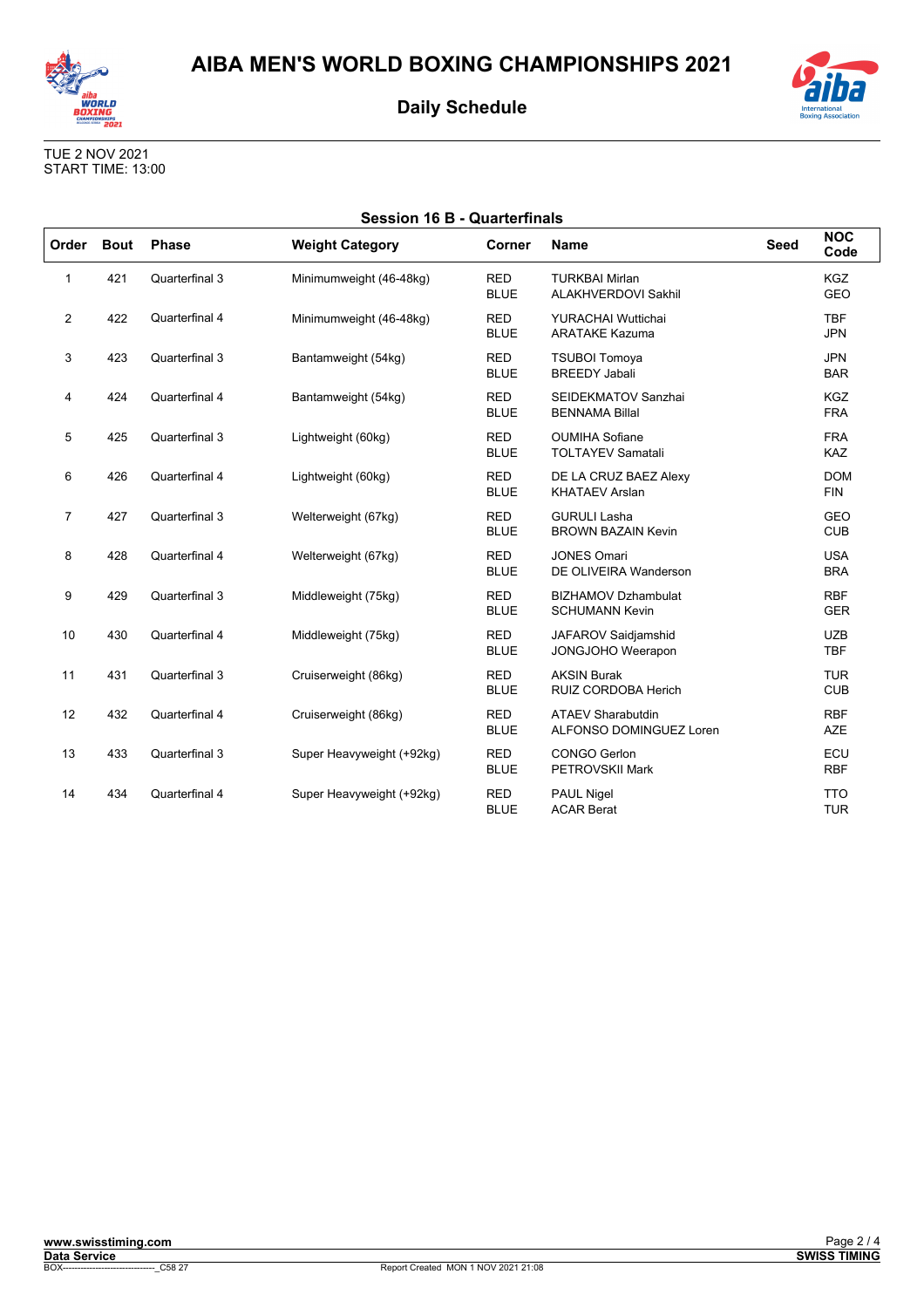



TUE 2 NOV 2021 START TIME: 18:00

| <b>Session 17 A - Quarterfinals</b> |             |                |                             |                           |                                                       |             |                          |
|-------------------------------------|-------------|----------------|-----------------------------|---------------------------|-------------------------------------------------------|-------------|--------------------------|
| Order                               | <b>Bout</b> | <b>Phase</b>   | <b>Weight Category</b>      | <b>Corner</b>             | <b>Name</b>                                           | <b>Seed</b> | <b>NOC</b><br>Code       |
| 1                                   | 435         | Quarterfinal 1 | Flyweight (51kg)            | <b>RED</b><br><b>BLUE</b> | <b>HILL Roscoe</b><br><b>SERRA Federico</b>           |             | <b>USA</b><br><b>ITA</b> |
| $\overline{2}$                      | 436         | Quarterfinal 2 | Flyweight (51kg)            | <b>RED</b><br><b>BLUE</b> | <b>DELGADO Luis</b><br><b>ZAKIROV Akhtem</b>          |             | ECU<br><b>RBF</b>        |
| 3                                   | 437         | Quarterfinal 1 | Featherweight (57kg)        | <b>RED</b><br><b>BLUE</b> | <b>KISTOHURRY Samuel</b><br><b>IBANEZ DIAZ Javier</b> |             | <b>FRA</b><br><b>BUL</b> |
| 4                                   | 438         | Quarterfinal 2 | Featherweight (57kg)        | <b>RED</b><br><b>BLUE</b> | <b>HARVEY Jahmal</b><br><b>JUNTRONG Rujakran</b>      |             | <b>USA</b><br><b>TBF</b> |
| 5                                   | 439         | Quarterfinal 1 | Light Welterweight (63.5kg) | <b>RED</b><br><b>BLUE</b> | <b>OEZMEN Kerem</b><br><b>THAPA Shiva</b>             |             | <b>TUR</b><br><b>IND</b> |
| 6                                   | 440         | Quarterfinal 2 | Light Welterweight (63.5kg) | <b>RED</b><br><b>BLUE</b> | <b>LYNCH Reese</b><br><b>TOLTAYEV Sanatali</b>        |             | SCO<br><b>KAZ</b>        |
| $\overline{7}$                      | 441         | Quarterfinal 1 | Light Middleweight (71kg)   | <b>RED</b><br><b>BLUE</b> | <b>EASHASH Zeyad</b><br><b>BEQIRI Alban</b>           |             | <b>JOR</b><br><b>ALB</b> |
| 8                                   | 442         | Quarterfinal 2 | Light Middleweight (71kg)   | <b>RED</b><br><b>BLUE</b> | <b>NISHANT DEV</b><br><b>MUSAEV Vadim</b>             |             | <b>IND</b><br><b>RBF</b> |
| 9                                   | 443         | Quarterfinal 1 | Light Heavyweight (80kg)    | <b>RED</b><br><b>BLUE</b> | CHIRIACOV Andrei<br>SADOMA Savelii                    |             | <b>MDA</b><br><b>RBF</b> |
| 10                                  | 444         | Quarterfinal 2 | Light Heavyweight (80kg)    | <b>RED</b><br><b>BLUE</b> | CASSIDY Keylan<br><b>ALFIORAU Aliaksei</b>            |             | <b>IRL</b><br><b>BLR</b> |
| 11                                  | 445         | Quarterfinal 1 | Heavyweight (92kg)          | <b>RED</b><br><b>BLUE</b> | <b>SADAM Magomedov</b><br>LA CRUZ PERAZA Julio        |             | <b>SRB</b><br><b>CUB</b> |
| 12                                  | 446         | Quarterfinal 2 | Heavyweight (92kg)          | <b>RED</b><br><b>BLUE</b> | <b>WILLIAMS Lewis</b><br>SAYDRAKHIMOV Madiyar         |             | <b>ENG</b><br><b>UZB</b> |